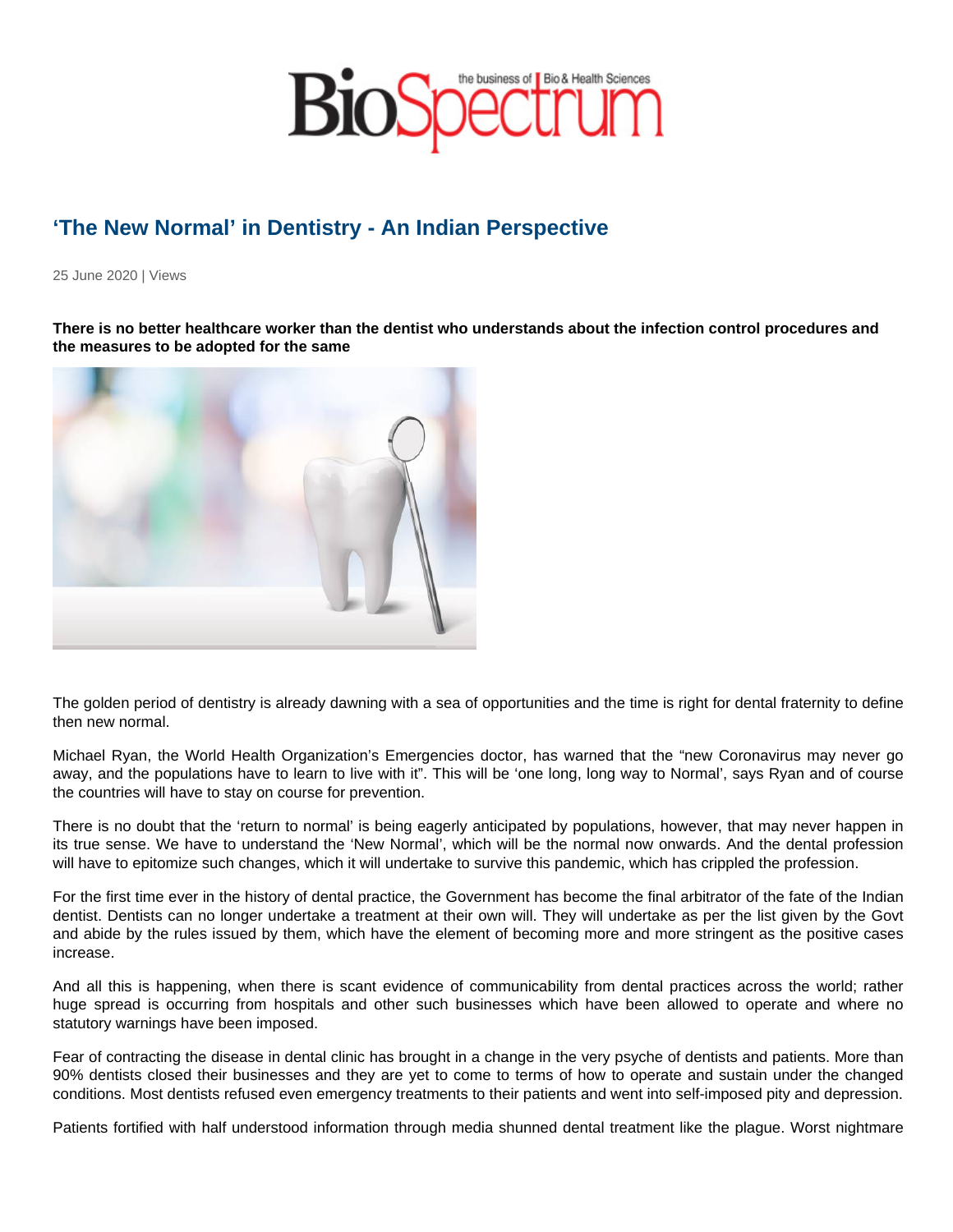New safety practices and technology to overcome fear

The established norms of practice are to be discarded and new norms ushered in. Large number of patients sitting in the waiting room doesn't stand good anymore in light of new norms of social distancing. Patients have awakened to the new norms and are no more naïve to accept everything with closed eyes. They demand absolute hygiene measures in place.

The phenomenal change is the way dentist and the patient feel about dentistry. The patient looks at dentist and his clinic with great suspicion fearing that he may contract disease and the doctor is constantly evolving to move abreast and keep himself safe from the patient. This unimaginable situation of lack of trust which has crept up in every mind can only go once everyone embraces the new normal.

Patients are no longer being treated on 'first come, first serve' basis; instead, they are treated as per the emergency of the procedure and prior appointments have emerged as the new norm. Suddenly, the Tele-dentistry has come to the forefront and it has become a mandate to call each patient beforehand to ascertain the need for the visit.

Since, the Corona Virus has extra-ordinary spread capability and a unique feature of asymptomatic infection; the dentist harbors the greatest fear of spreading the infection to their near and dear ones. Thus, managing the clinic staff and looking after their health and medical condition has also come as a new focus area. Further, enquiring about the personal, travel and medical history of patients have become customary practices.

General public is becoming increasingly aware of the hygiene measures and the need for efficient sterilization, and hence average patient also will be very inquisitive and skeptical of the precautionary measures taken by the dentist at the clinic.

The focus has come on the design of the office and the need for a well-ventilated office with special focus on air flow and the negative pressure in addition to the disinfection measures adopted to maintain hygiene and sanitation after every patient.

Earlier masks, gloves and other PPE were tools reserved for the doctor which are now the new norms for every patient. Spending on the interiors of the clinics will be considered wrong and clean smooth surfaces which can be easily disinfected will be the new norm.

Reading materials like newspapers and magazines are a thing of the past now and bare waiting areas will be the accepted norm. Physical distancing will be the new norm and most patients will walk-in when the surgery is ready, and the doctor is free to start the treatment. Digital media is replacing patient education pamphlets and magazines.

Cash is being replaced by online payment methods. Specific modifications like issue of patient PPE, managing strictest sterilization and adopting latest disinfection measures and aerosol reducing methods will be the only norm discerning the successful clinics.

## Way forward

The announcements made by the government on declaration of Containment or the Red, Orange and Green zones will dictate the practices. Dentists will have to modify their treatments as per this new norm. Dental Practice will depend on how many COVID positive cases are there in the area.

One may have to give up practice suddenly one day if the area in which the clinic falls is declared as a 'containment zone'. The positive is that there are huge number of patients waiting to come for treatment, which will happen once the new norms find acceptance with the masses. Dental practices capture the mood of the population towards the disease.

Overall, one can safely comment that all these measures which have been elaborated above defining the 'New Norm' will usher in a new era for the dental practice, which will be more responsive and reactive to the patients' needs and will be much safer for the population.

There is no better healthcare worker than the dentist who understands about the infection control procedures and the